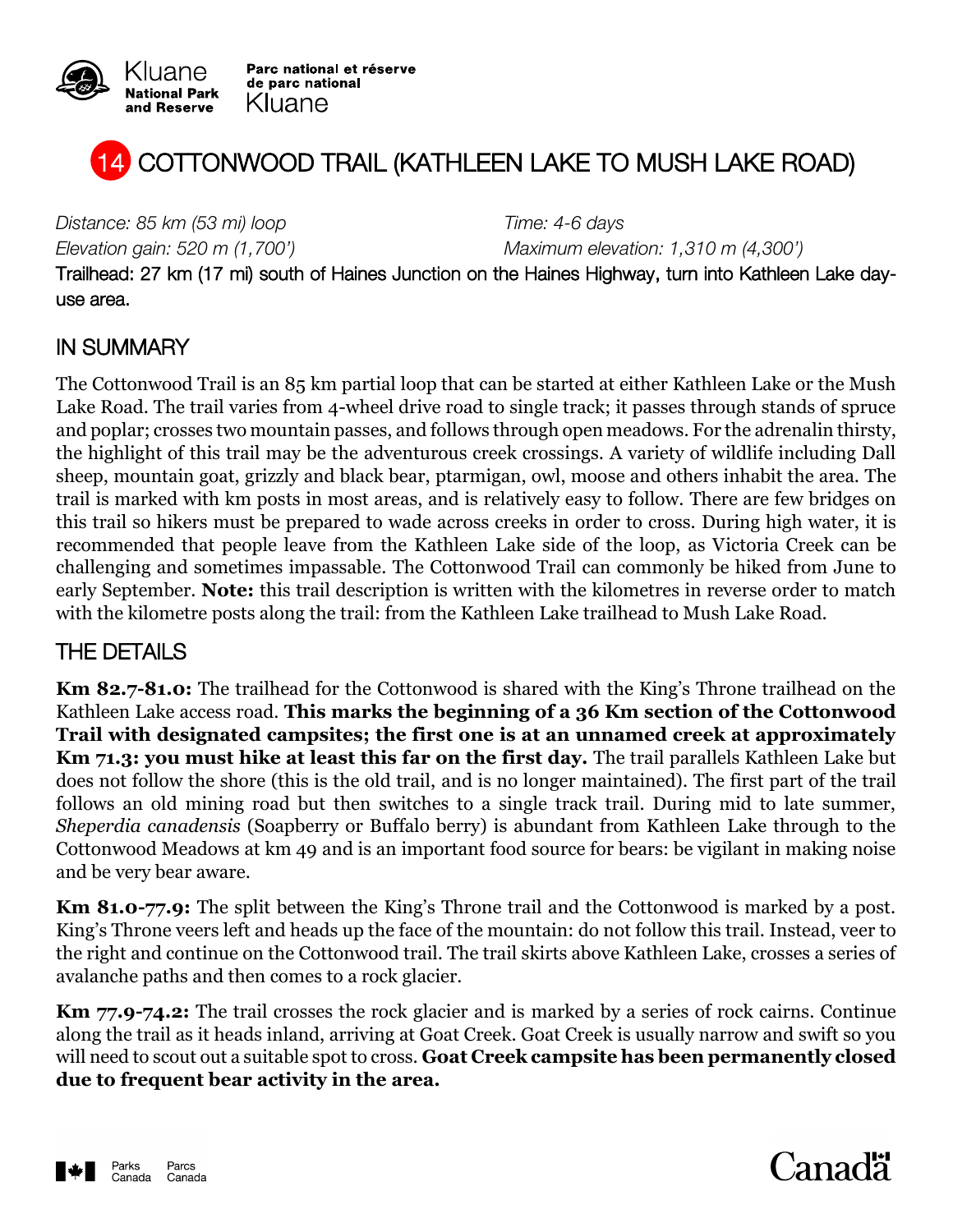**Km 74.2-71.3:** The trail continues across the peninsula and then follows along the lakeshore. A rockslide occurred at km 72. It is highly recommended to carefully skirt around the slide. At km 71.3, the trail crosses an unnamed creek. **This is the first of three designated campsites. Do not camp in the treed area where the trail meets the creek; instead, choose a site with good visibility near the lakeshore. The next designated campsite is approximately 4 km further at Victoria Creek.**

**Km 71.3-67.1:** The trail continues on the other side of the unnamed creek to lower Victoria Creek at km 67.1. **Km 67 marks the location of the second designated campsite. The next designated campsite is at Cottonwood Meadows between km 49 and km 47, 18 to 20 km from lower Victoria Creek. There is no camping permitted between here and Cottonwood Meadows.** This is the first of two times that you will cross Victoria Creek. Exercise caution as the creek has a large volume of water and flows swiftly. Search up and downstream for a spot where the creek is widest, shallowest and splits into multiple braids. It might be wise to camp overnight and cross in the morning when water levels may be lower. There are sign posts on either side of the creek that lead back to the trail.

**Km 67.1-57.3:** The trail leaves the lower Victoria Creek alluvial fan and climbs above and alongside Louise Lake for 10 km, arriving at an unnamed creek that flows into Sockeye Lake.

**Km 57.3-55.7:** Look for the remains of the abandoned Johobo mine. The mine operated until the early 60's. A purplish-coloured copper ore, known as bornite, is found in small veins in volcanic rock and was excavated at this mine. The entrance to the former mine shaft is visible on the mountain that you pass on your left. This section has some cleared areas that provide great opportunities to see wildlife tracks.

**Km 55.7-52.4:** As you leave the Johobo mine site, the trail works with way through an old spruce forest and arrives at another unnamed creek that you will need to cross. The area has been subjected to a recent washout, but the trail picks up on the other side.

**Km 52.4-49.0:** The trail continues on the mining road but eventually bends right and becomes a single track that leads you down to Cottonwood meadows. As you reach the meadow, the trail becomes spongy and wet in the first section where a small creek runs through. This is the last source of running water until you reach Cottonwood Creek at km 46.6. It is best to obtain water here as the meadows are dry. The km 49 post stands out in the meadow.

**Km 49.0-46.6: Km 49 to km 47 marks the last designated camping area.** The trail winds its way through the meadow. Just before the trail leaves the meadow and enters a lush spruce and willow forest, you may notice a long "bear stomp" that approaches and leaves a spruce tree. A bear stomp is an area of indented footprints made by a bear (or several bears) following in the same tracks over time. Stomps often lead to scratching trees where the bears rub and claw the tree. The trail exits the forest at km 46.6 where it meets and crosses Cottonwood Creek.

**Km 46.6-41.8:** When Cottonwood Creek is low, you may be able to walk up the creek bed. Otherwise, the trail now turns east and wanders through meadow thickets and balsam poplar groves. Watch for marker posts where the trail crosses the creek as you head up Cottonwood Valley. Higher water can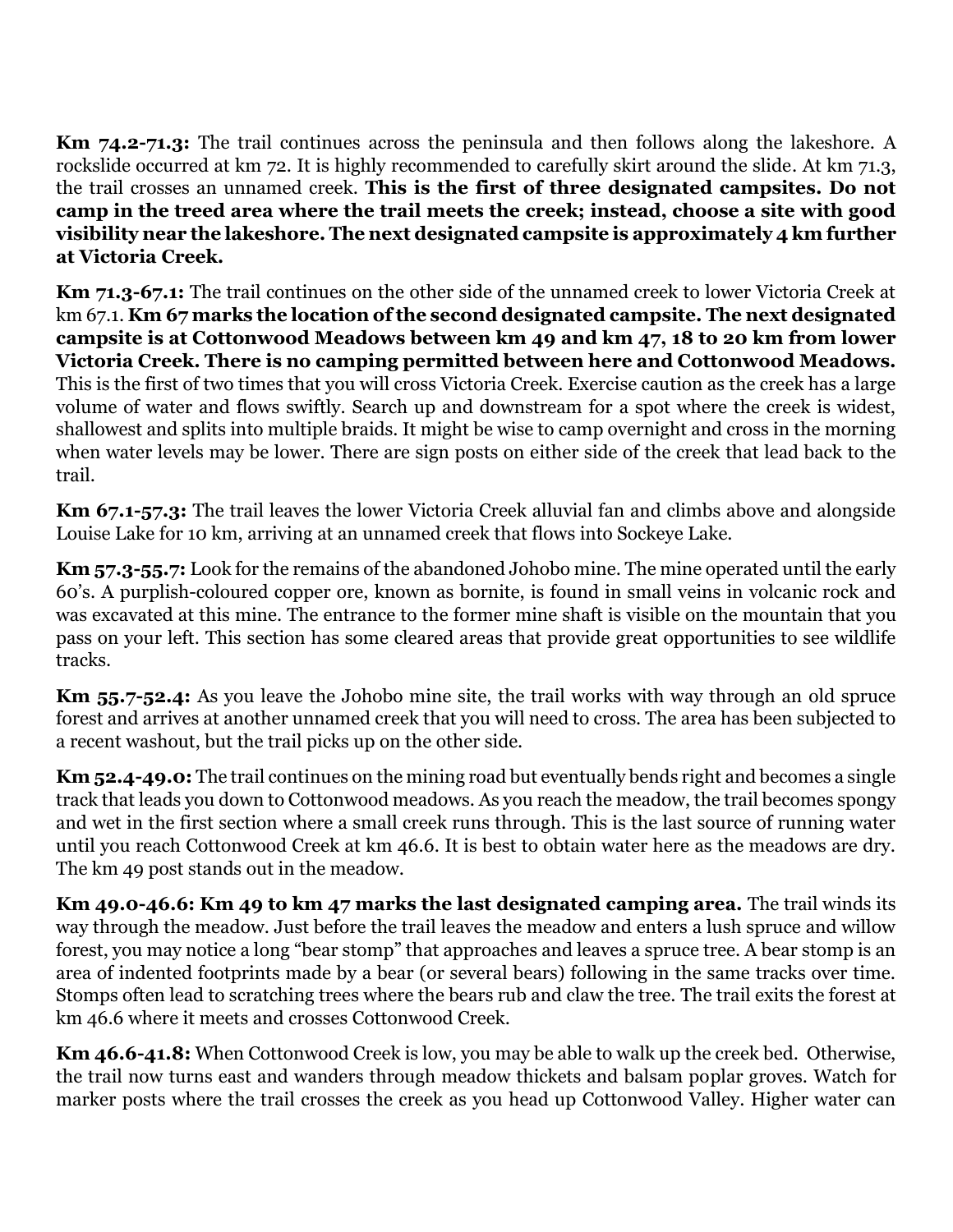cause the creek to overflow and make the trail difficult to find in sections. Keep working your way up the valley. The trail crosses a smaller creek that enters Cottonwood Creek: this is the halfway point of the trail.

**Km 41.8-39.3:** The trail continues up Cottonwood Valley towards Cottonwood Pass, winding through more groves of balsam poplar and wildflower meadows until you emerge above the tree line.

**Km 39.3-37.5:** The trail loses 150 metres (500 feet) in elevation along this section of the trail as you descend from the first of two mountain passes you will cross during the hike. Posts or stone cairns mark the trail. If you have extra time, this is a nice area to explore further.

**Km 35.7-33.0:** The trail meets mining road again and turns left to head downstream along upper Victoria Creek. Posts on either side of Victoria Creek mark the best crossing areas. This is the second and last time you will cross Victoria Creek: it may be as swift as or deeper than the lower section as it does not braid.

**Km 33.0-26.7:** The trail quickly crosses Shrikes Creek twice and then enters a steep switchback and then meanders gently uphill until you reach Dalton Pass.

**Km 26.7-21.5:** This alpine area is known as Dalton Pass. The trail traces the west side of Dalton Creek, crossing many smaller creeks along the way. In spring, this area is very wet and not suitable for camping. Grizzly bear, moose and ptarmigan are common to the area; however, other wildlife sightings may include foxes, coyotes, wolves, wolverines, sheep, goats, marmots, pikas, arctic ground squirrels, golden eagles and many other bird species. The meadow at km 21.5 is the site of the old Dalton Camp and is not recommended for camping as there is an abundance of bear signs in the area and is an obvious travel route for wildlife. If you do camp in the area, it is best to head west, following the meadow, and find a camp site that you are comfortable with: there seems to be less bear signage in this direction and appears to be less of a travel route.

**Km 21.5-16.5:** The trail descends steadily for the next 5 km travelling through spruce forest and following alongside Dalton Creek. The trail meets Mush Lake road where you will turn left (turning right will take you on a steady 5 km climb to Mush Lake).

**Km 16.5-12.0:** Dalton Creek can be crossed via a footbridge on the north side of the road. This area, a former primitive campsite, and the area next to the creek at km 12.0 are not recommended for camping due to bear activity (look for claw marks in the trees). A small footbridge hidden on the north side of the road conveniently bridges the unnamed creek.

**Km 12.0-7.5:** The trail is high and dry, crossing numerous small hills and low sections along the north side of the valley until you reach Alder Creek.

**Km 7.5-0:** You will need to cross the many channels of Alder Creek, after which you will continue on the Mush Lake Road. Do not take the branches that lead left; they take you to the trailhead of Shorty Creek. The rest of the road is flat and easy to follow and ends at the Haines Highway, 54 km (33.5 mi) south of Haines Junction.

## WHAT YOU NEED TO KNOW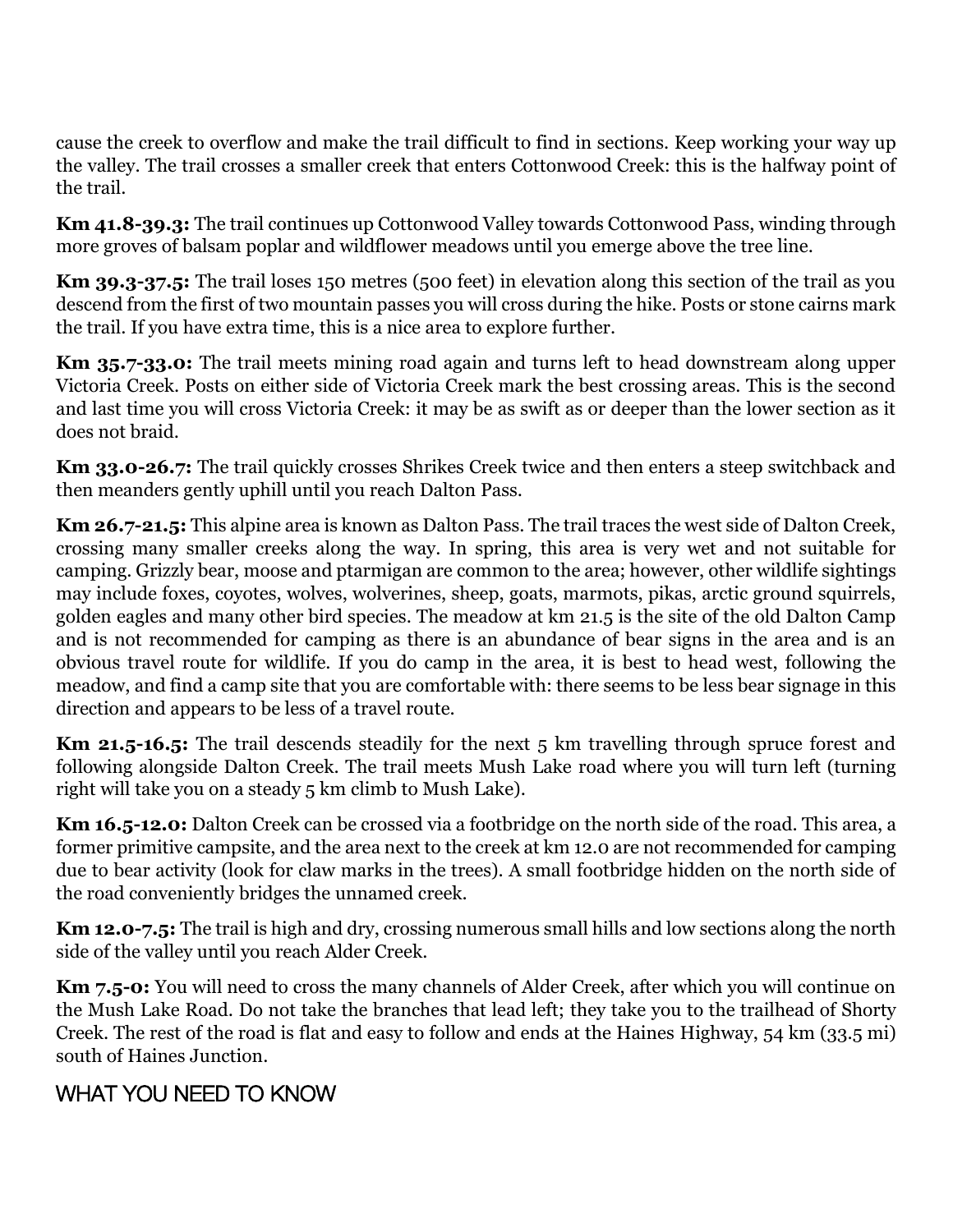For all overnight trips in the park Approved Bear Resistant Food Canisters are mandatory (see the link http://www.igbconline.org/index.php/safety-in-grizzly-country/bear-resistant-products/igbc-certified-bear-resistantproducts) and a Wilderness Permit is required, both can be obtained from the Kluane National Park and Reserve Visitor Centre in Haines Junction. For more information, please call 867-634-7207.

In an attempt to reduce the potential for bear/human conflicts while camping along the Cottonwood Trail, **camping in the designated camping areas is mandatory from Km 82.7 to Km 47 (between Kathleen Lake and Cottonwood Creek),** however random camping is permitted for other areas of the trail.

Three sites have been identified as having a lower risk for encounter than other sites and areas assessed. These are 1) along the shore of Kathleen at an unnamed creek at approximately km 71.3; 2) the Lower Victoria Creek fan (km 67) and 3) Cottonwood meadows (km 47-49).

Travellers are required to hike through the trail segments between these areas before camping. This will require that people plan their trip carefully. The approximate distances between sites are:

| Kathleen Lake to Unnamed creek (km 71.3)        | $12 \text{ km}$ |
|-------------------------------------------------|-----------------|
| Unnamed creek to Lower Victoria (km 67)         | 4.3 km          |
| Lower Victoria to Cottonwood Meadows (km 47-49) | 18 km           |

Bear sightings are common in this area. Trail closures due to bear activity can occur during the summer months. Staff at the Kluane National Park and Reserve Visitor Centre in Haines Junction will have the latest information. Review recommendations for travel within the **YOU ARE IN BEAR COUNTRY** brochure. Please report all bear sightings to the staff at the Visitor Centre.

Cellular telephones do not work in most of the park. Satellite phones or satellite messaging devices are strongly recommended. **For emergencies please call 1-780-852-3100.**

If you need topo maps: Kathleen Lakes 115 A/11, Mush Lake 115 A/6, Auriol 115 A/12, Cottonwood Lakes 115 A/5.